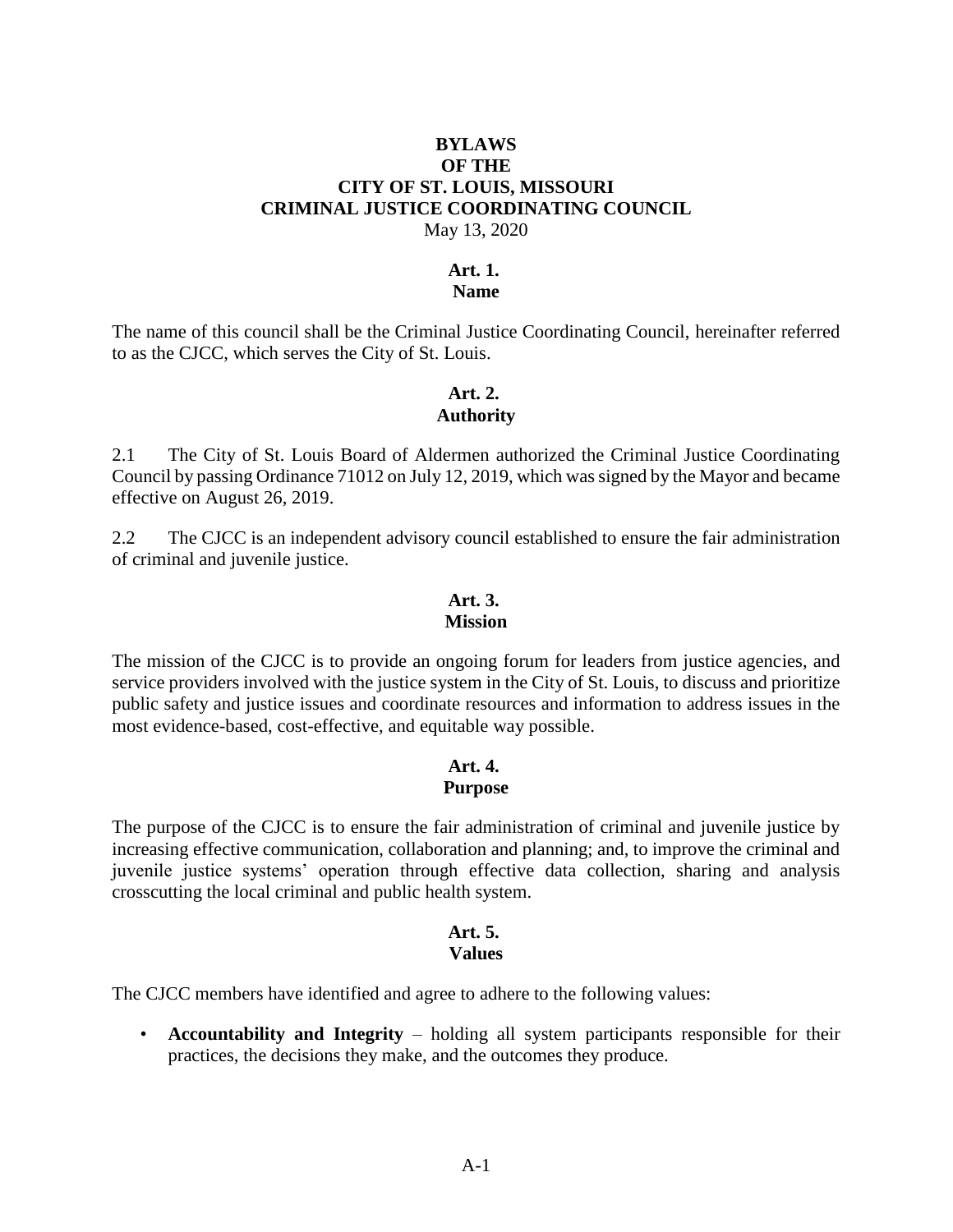- **Community Safety** committed to crime prevention by reducing victimization and recidivism through more effective sanctions and services.
- **Effective Communication** creating and maintaining open lines of supportive and collaborative communication amongst agencies.
- **Enhanced Collaboration and Cooperation** working together for the best outcomes for everyone in the City of St. Louis.
- **Fairness and Justice** promoting equality for those involved in the system, in part by standardizing policies and procedures and by making evidenced-based decisions.
- **Informed Decision Making** committed to the discipline of Evidenced-based Decision Making by using data and empirically-based research to inform and guide policies, practices, intervention, and decisions across the justice system.
- **Resource Responsibility** managing, allocating, and utilizing federal, state, county, municipal, and overall system resources in the most effective and efficient way possible, including the most appropriate use of taxpayer dollars.

# **Art. 6. Membership**

The Council encourages the support and personal involvement of its members. Nothing in these by-laws should be construed as limiting or affecting the discretion of any member of the judiciary in accordance with Article V of the Missouri Constitution.

6.1 Members and Terms. The CJCC shall be comprised of the following members or designated representatives:

# **Ex-Officio Voting Members (9)**

- Circuit Attorney
- Twenty-Second Judicial Circuit Court Administrator
- Police Commissioner
- Administrative Judge of the Municipal Division of the Twenty-Second Judicial Circuit Court
- Clerk of the Municipal Division of the Twenty-Second Judicial Circuit Court
- Sheriff
- District Public Defender
- Corrections Commissioner of the City of St. Louis
- Probation and Parole Administrator for the Eastern Region of the State of Missouri

The terms of the ex-officio members shall correspond to their respective official terms.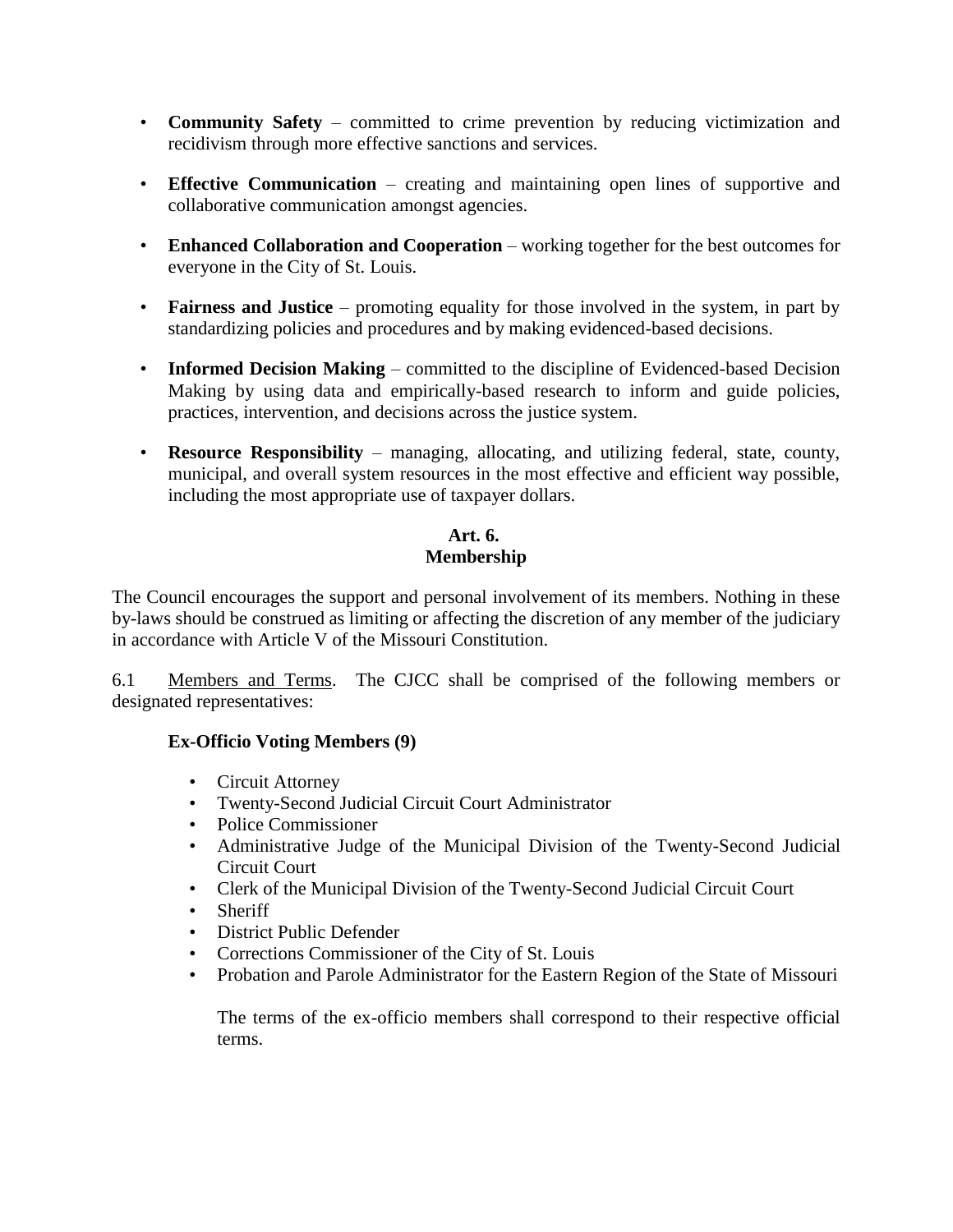# **Appointed Voting Members (5)**

- The Presiding Judge of the Twenty-Second Judicial Circuit Court shall appoint one judge of the Twenty-Second Judicial Circuit Court to serve as a member.
- The appointed judge of the Twenty-Second Judicial Circuit Court shall, at the recommendation of the Executive Director of the CJCC, appoint two voting members who represent community based stakeholder agencies whose mission aligns with the CJCC priorities.
- The Circuit Attorney shall appoint one attorney from the Circuit Attorney's Office.
- The Sheriff's Office shall appoint one deputy from the Sheriff's office.

The term of the appointed judge shall be at the pleasure of the Presiding Judge.

The initial terms of the community based stakeholder agency members shall be determined by the CJCC Executive Director, provided that one shall have an initial two year term, and the other shall have an initial four year term. Thereafter, each shall have a four year term or until a successor is appointed and qualified.

### **Appointed Non-voting Members (2)**

- The Circuit Attorney shall appoint one non-voting member with a background in providing prosecution based crime victim services.
- The Police Commissioner shall appoint one non-voting member with a background in providing law enforcement based crime victim services.

The initial term for the member with a prosecution based crime services background shall be four years. The initial term for the member with a law enforcement based crime victim services background shall be two years. Thereafter, members appointed to these positions shall have four year terms or until a successor is appointed and qualified.

#### **Ex-Officio Non-voting Members (4)**

- Mayor
- President of the Board of Aldermen
- City Counselor
- Director of Public Safety

The terms of the ex-officio members shall correspond to their respective official terms.

6.2 Member Appointment. The appropriate person, agency, or stakeholder group to be represented shall submit in writing the name, title, and contact information (email, phone, and mailing address) of its representative to the Chair. In the event a person, agency, or stakeholder group fails to appoint a representative, the position shall remain vacant until appointed. All members are subject to and must comply with the prohibited acts under Section 105.452 of the Revised Statutes of Missouri.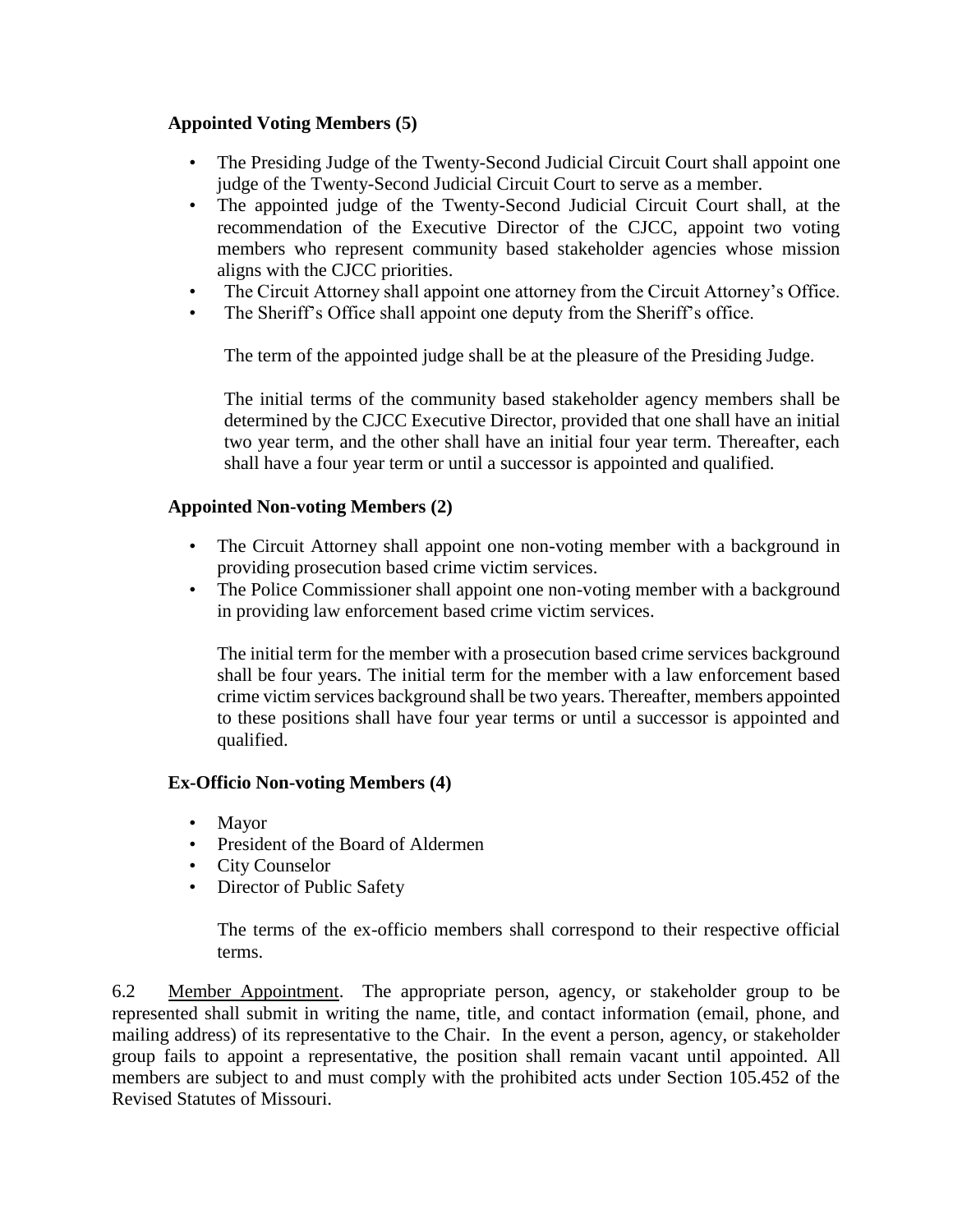6.3 Member Terms. Members of the CJCC shall retain membership as specified in Section 6.1 above.

6.4 Member Resignation. A member may resign at any time upon providing written notice to the Chair.

6.5 Member Removal. A member who has been appointed to represent a member stakeholder group may be removed at any time by such stakeholder group; provided such stakeholder group so notifies the Chair in writing.

6.6 Member Vacancy. A vacancy in any member category due to death, resignation, removal, disqualification, or other reason shall be promptly filled in accordance to these Bylaws. In the event of a vacancy of an appointed position, the vacancy shall be filled in the same manner and under the same provisions governing the original appointment, but the length of the term shall only be for the remaining portion of the original term.

6.7 Member Attendance. A member who has three consecutive unexcused absences from regular meetings or five unexcused absences from any meetings in any calendar year shall be considered to have resigned from the CJCC and the Chair shall declare a vacancy in such position.

6.8 Conflict of Interest. Any member who is present at a meeting at which any matter is discussed in which he or she has a private pecuniary or property interest shall declare that he or she has a potential conflict of interest. The member shall not vote on such matter and shall refrain from attempting to influence the decisions of the other members of the CJCC in voting on the matter. The Chair may choose to have such member step out of the meeting during the discussion of and/or vote on the matter which is the subject of the potential conflict of interest.

6.9 Designees. A CJCC member may designate an individual from within his/her agency, department, or stakeholder group to represent the member at CJCC meetings. The designee must be able to speak on behalf of the agency/department and have the decision making authority of the member in the member's absence. Any member wishing to appoint or change a designee shall identify the designee to the Chair in writing. No such designee may vote on any matter before the CJCC.

# **Art. 7. Officers**

7.1 Officers. The sole required officer of the CJCC shall be the Chair. A Vice Chair and additional officers may be elected or appointed by the CJCC. An individual may not hold more than one office at a time.

7.2 Election. The circuit court judge appointed by the Presiding Judge of the Twenty-Second Judicial Circuit Court shall be the Chair of the CJCC. Elections for Vice Chair and additional officers shall occur by majority vote of the CJCC. For this election, members may cast their vote by absentee ballot. In the event no candidate receives a majority of the votes cast, the two candidates receiving the most votes shall participate in a run-off election. In the event of a tie vote at any point in the process, a toss of the coin shall determine the winner or candidate(s) to advance to the run-off election, as needed.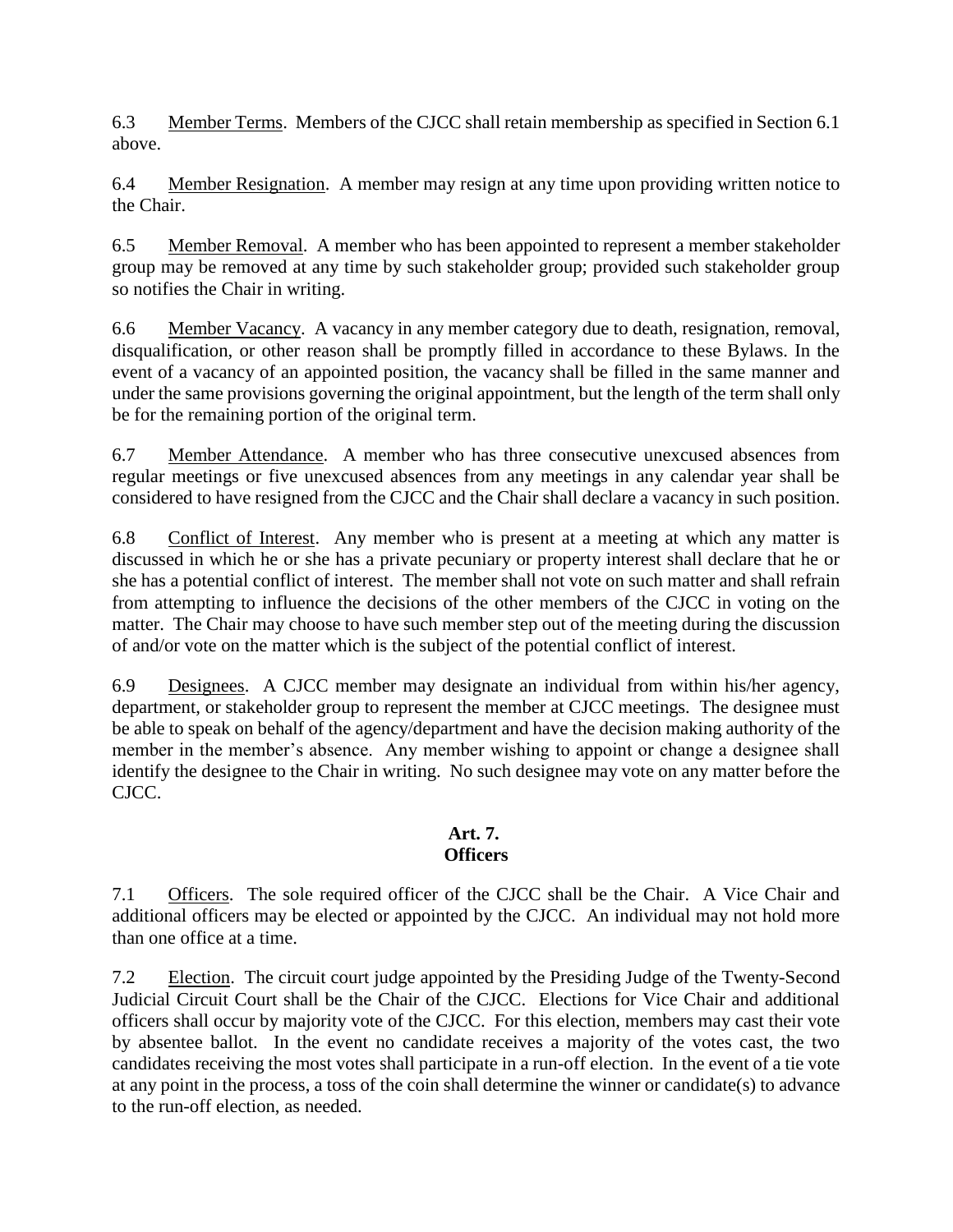7.3 Term of Office. The officers' term of office shall begin at the close of the meeting at which officers are elected and are two years in length; however, serving only a part of a term will not count the same as a full term.

7.4 Authority and Duties. The Chair shall have full authority to carry out their duties as specified below.

- (a) Chair.
	- Preside at meetings of the CJCC, or appoint a designee from the CJCC to preside at meetings in the Chair's absence.
	- Serve as ceremonial representative of the CJCC.
	- Appoint all standing and special committees of the CJCC which appointments are confirmed by the CJCC.
	- Appoint committee Chairs.
	- Provide functional supervision to the Executive Director; gather input from the Council, and administer performance reviews and share with administrative supervisor.
	- Work with the Executive Director to develop and execute the approved annual CJCC budget.
	- Keep CJCC members informed of matters pertinent to their responsibility.
	- Set the agenda for all meetings of the CJCC and ensure distribution to members.
	- Establish CJCC meeting schedules.
	- Ensure the preparation of meeting minutes and distribution to members.
	- Sign communications on behalf of the CJCC.
	- Represent the CJCC at governmental, community, or other meetings.
- (b) Vice Chair.
	- In the absence of the Chair, to fulfill any and all of the above duties.

7.5 Other Officers. The need for and the responsibilities of other officers shall be determined at a regular meeting of the CJCC for which this topic was included in the posted agenda for said meeting.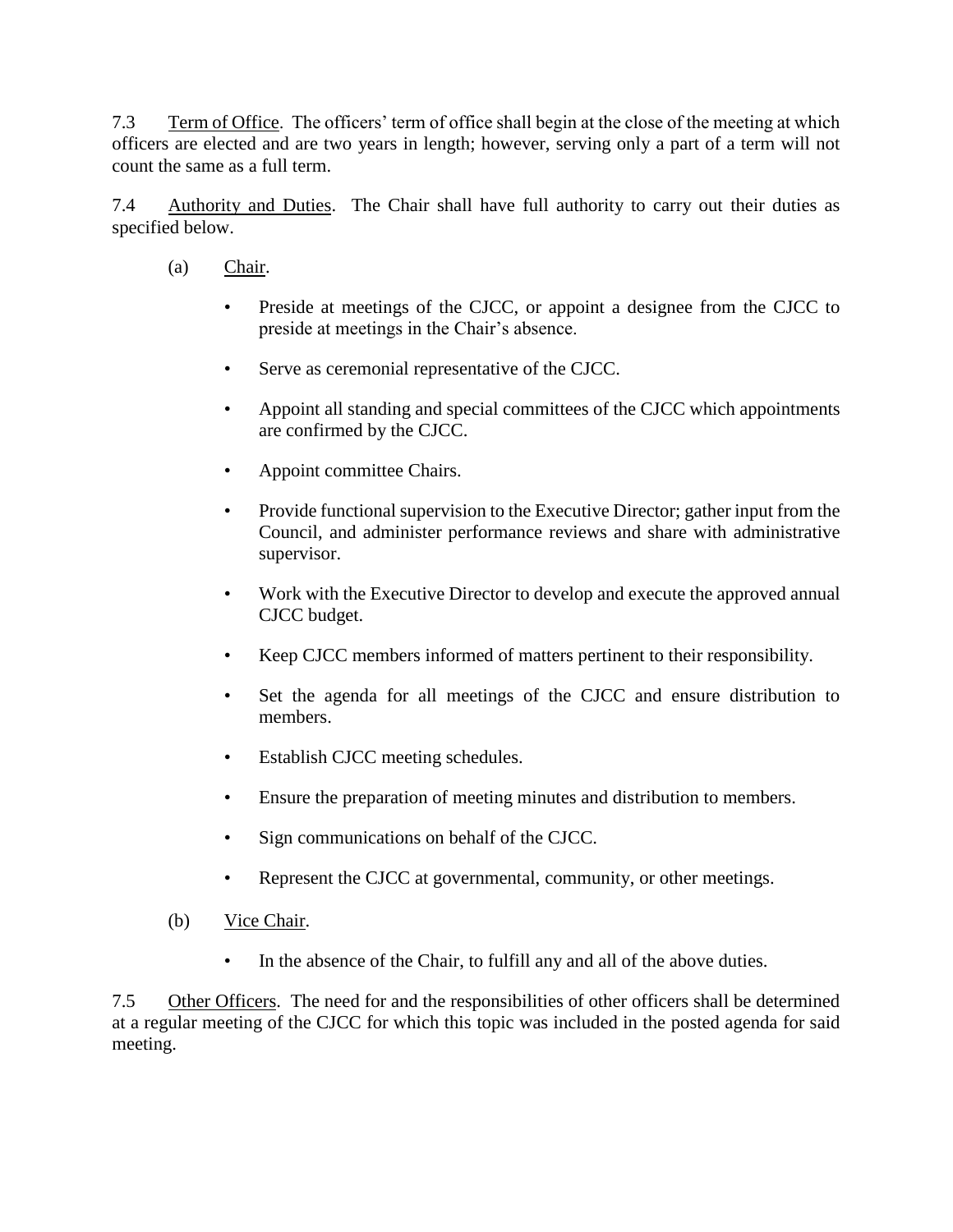7.6 Removal of Officers. Any officer elected or appointed by the CJCC, other than the Chair, may be removed by a vote of a majority of the members present at a scheduled meeting of the CJCC for which this topic was included in the posted agenda for said meeting.

7.7 Vacancies. A vacancy in any office resulting from death, resignation, removal, disqualification, or other reason shall be filled by an interim appointment of the CJCC until the next date for election of officers as specified in these Bylaws.

# **Art. 8. Committees**

8.1 Creation. The Chair, or by a majority vote, the CJCC, may appoint standing or ad hoc committees to address issues or facilitate the Council's activities.

8.2 Member Selection. Any committee must include at least five CJCC members appointed by the Chair, provided that the appointed member may designate a senior level representative with authority for their entity to fulfill their duties on a committee. A committee may also include others from the local criminal justice system and its related service providers who are approved by a majority vote of the CJCC.

8.3 Officers. The CJCC Chair shall appoint the Chair and Vice Chair of a committee or a pair of Co-Chairs at his/her discretion.

(a) Authority and Duties. The Chair and Vice Chair of a committee shall have full authority to carry out their duties as specified below.

- (1) Committee Chair.
- Preside at meetings of the committee.
- Provide direction to the Executive Director on behalf of the committee as authorized by the CJCC Chair.
- Keep committee members informed of matters pertinent to their responsibility.
- Set the agenda for all meetings and ensure distribution to members.
- Establish meeting schedules.
- Ensure the preparation of meeting minutes and distribution to members.
- (2) Committee Vice Chair.
- In the absence of the Chair, to fulfill any and all of the above duties.

8.4 Member Resignation. A committee member may resign at any time from the committee upon providing written notice to the committee Chair and CJCC Chair.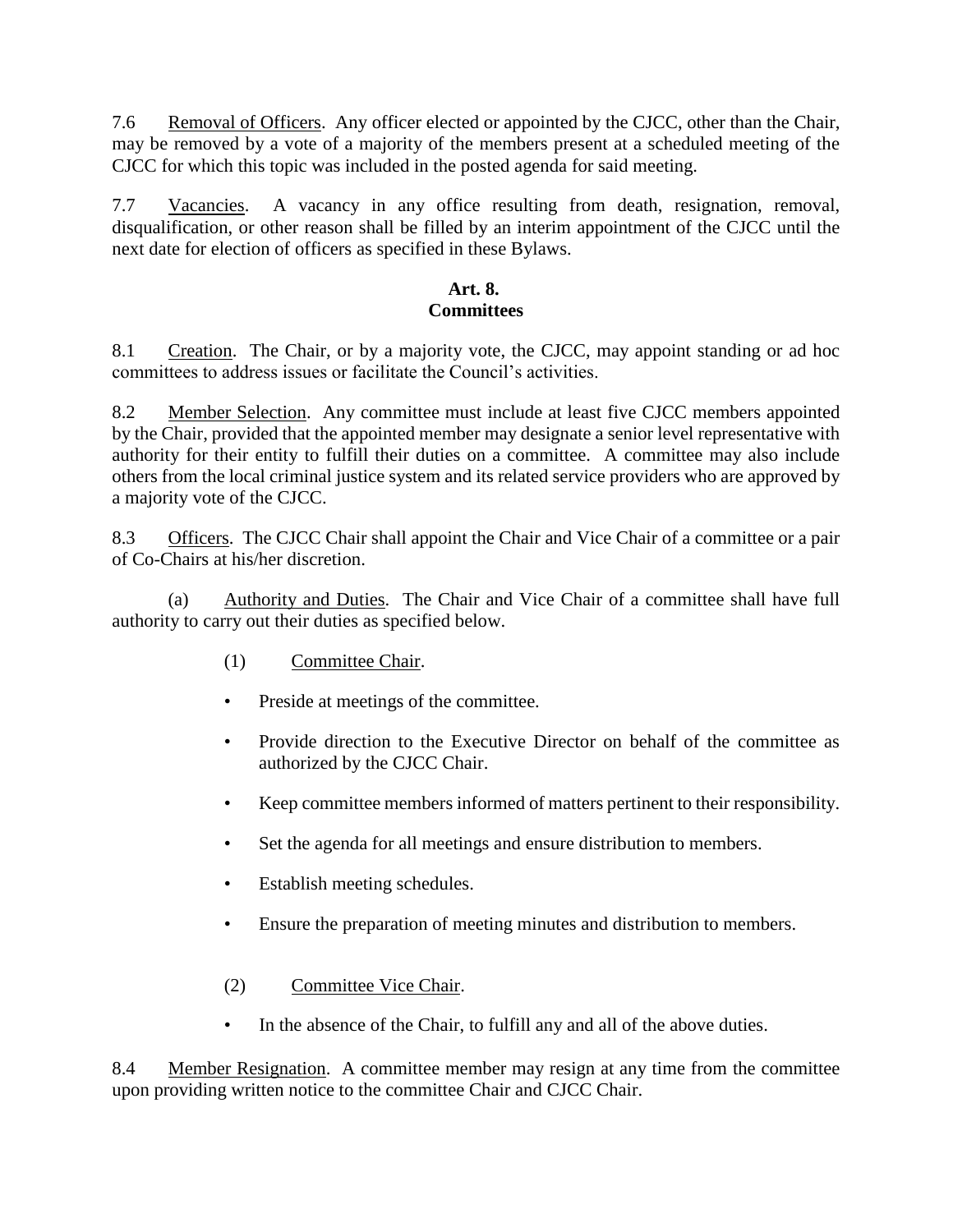8.5 Member Removal. Any member of the committee who is not a member of the CJCC may be removed by a majority vote of the members present at a scheduled CJCC meeting.

8.6 Conflict of Interest. No person who has a private pecuniary or property interest in a committee's work topic shall be permitted to serve as a member of such committee.

### **Art. 9. Executive Committee**

9.1 Creation of Executive Committee. An Executive Committee consisting of the following members of the CJCC is hereby created: CJCC Chair, CJCC Vice Chair, and each committee Chair. There shall be no non-voting members of the CJCC on the Executive Committee.

9.2 Authority and Duties. The Executive Committee shall have full authority to carry out its duties as specified below.

- Assist in the development of the CJCC's meeting agenda.
- Provide direction to the Executive Director assigned to the CJCC.
- Assist in the preparation of the Executive Director's annual performance appraisal.
- Assist in the development of the CJCC annual budget.
- Assist in approval of expenditures of the CJCC and Planning Officer.
- Coordinate and prioritize committee goals and tasks.
- Other duties as may be assigned by the CJCC.
- Take any action that may be taken by the CJCC.

#### **Art. 10. Meetings**

10.1 Meetings. CJCC and Executive Committee meetings shall occur regularly, but no less than once every other month**,** at locations and times as scheduled by the Chair. Committee meetings shall occur at locations and times as scheduled by the committee Chair. Meetings and voting of the CJCC are subject to Chapter 610 of the Revised Statutes of Missouri.

10.2 Special Meetings. Special meetings of the CJCC may be called by the Chair, by a majority vote of CJCC members present at a regularly scheduled meeting, or by a majority vote of the CJCC members conducted via email.

10.3 Quorum. Two-thirds of the voting members of the CJCC constitute a quorum for transaction of business. A majority of the members of the Executive Committee constitute a quorum for transaction of business.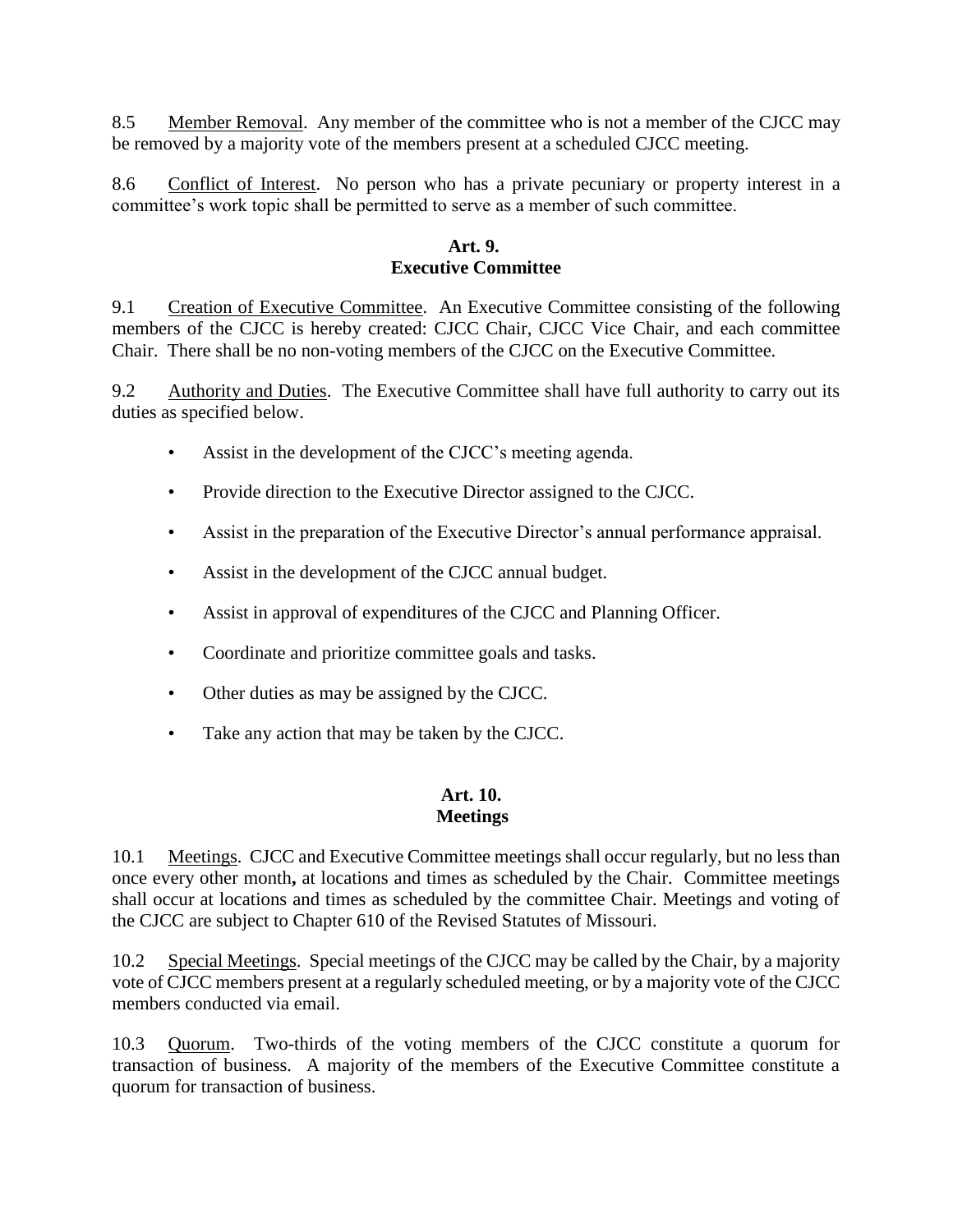10.4 Voting. Decisions of the CJCC shall be made by a two-thirds majority of the quorum present at a meeting. Decisions of the Executive Committee shall be made by a majority of the quorum present at a meeting. The Chair may vote to break any tie.

10.5 Minutes. Minutes of each meeting of the CJCC and its committees shall be kept by the Executive Director.

### **Art. 11. Staff**

The Mayor of the City of St. Louis shall appoint, subject to appropriation, an Executive Director and staff who shall assist the CJCC, under the direction of its Chair, in the performance of its functions. The City of St. Louis shall, subject to appropriation, provide all necessary supplies, equipment and resources to the CJCC to assist in the performance of its functions. The Executive Director and staff shall be members of the City's classified service plan. Additionally, each CJCC member may expect to devote some time and resources of his/her organization, outside of preparing for and attending regular CJCC meetings, to further the CJCC's mission and established goals, objectives, and initiatives.

Staff, in addition to attending all meetings, taking roll, keeping minutes, will receive assignments from the full Council and committees on an ongoing basis. Staff shall maintain records and implement records retention procedures on behalf of the CJCC and its committees.

Such assignments from the Council and committees may include, but not limited to:

- Provide system coordination facilitation and group facilitation.
- Structure issues for the Council's consideration.
- Coordinate the development of short-and long-term goals and priorities.
- Conduct programmatic justice planning as well as legislative, research, and analysis activities.
- Perform process and outcome evaluations of programs and policies.
- Plan, coordinate, and achieve all components of the Council's initiatives from beginning to end of a project.
- Draft reports, correspondence, presentations, and other materials as required for the Council's use.
- Execute the approved annual CJCC budget in collaboration with the Chair and in accordance with county policies.
- Develop agendas for regular, committee, and special meetings with the approval of the Chair.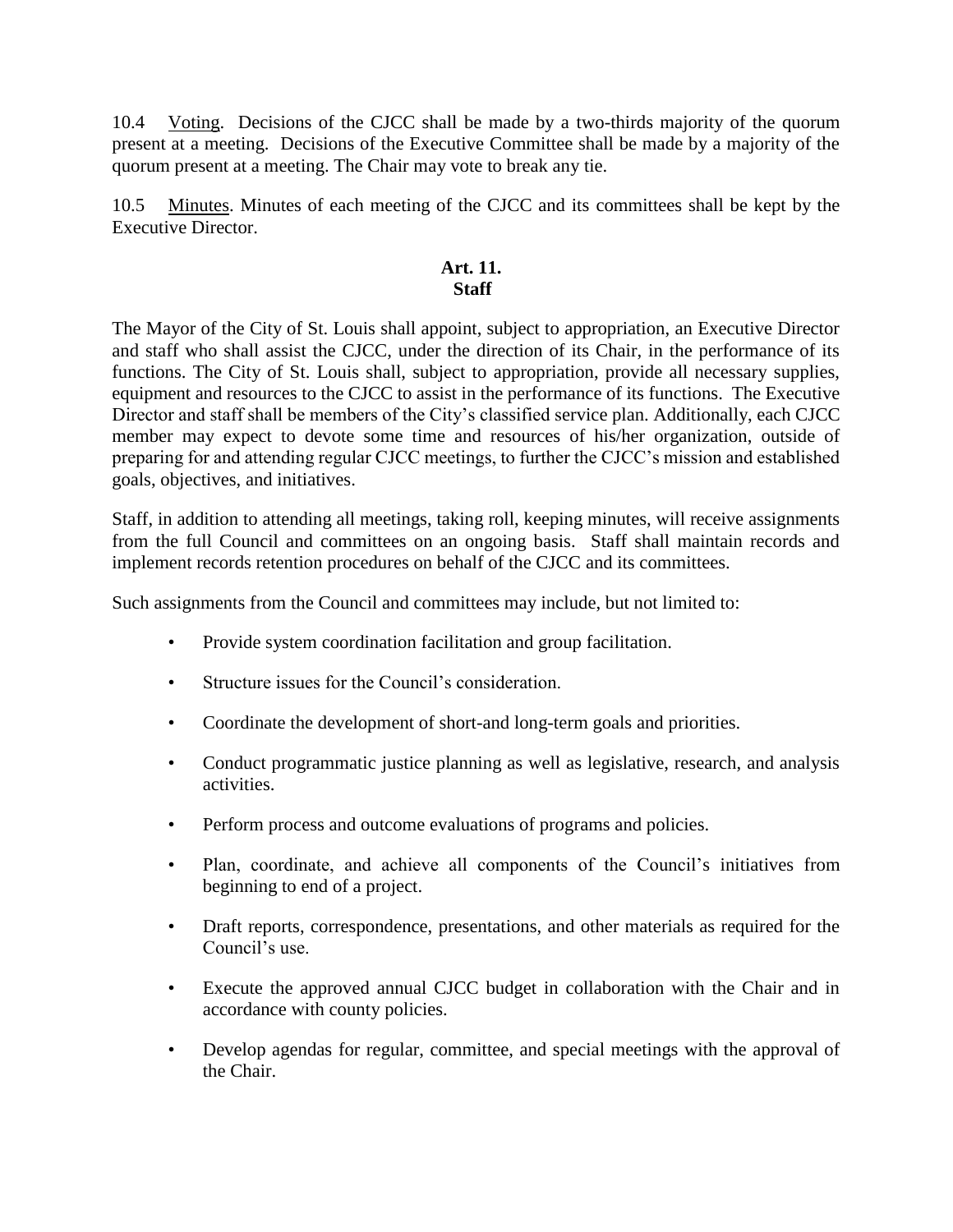• Keep minutes of each meeting and offer them for Council or committee approval at the subsequent meeting.

#### **Art. 12. Open Records**

Minutes and other records of the CJCC and its committees are subject to Chapter 610 of the Revised Statutes of Missouri. Specific case records of the CJCC may contain information protected under Federal laws including, but not limited to Criminal History Record Information under the Criminal Justice Information Services.

#### **Art. 13. Amendment of Bylaws**

These Bylaws may be amended at any regular meeting of the CJCC with a number of affirmative votes equating to at least two-thirds of the non-vacant positions, as provided for in 6.1. The CJCC may adopt bylaws governing any aspect of its membership, meetings, and actions not set forth in policy as provided for in Section 2.1 of these Bylaws, or governed by Federal, State or other county policy or regulation.

The foregoing are the official Bylaws of the CITY OF ST. LOUIS CRIMINAL JUSTICE COORDINATING COUNCIL, as adopted May 13, 2020.

\_\_\_\_\_\_\_\_\_\_\_\_\_\_\_\_\_\_\_\_\_\_\_\_\_\_\_\_\_\_\_\_\_\_\_\_\_\_ Michael Mullen (May 13, 2020) Michael Mullen

Name: Michael Mullen

Title: Chair